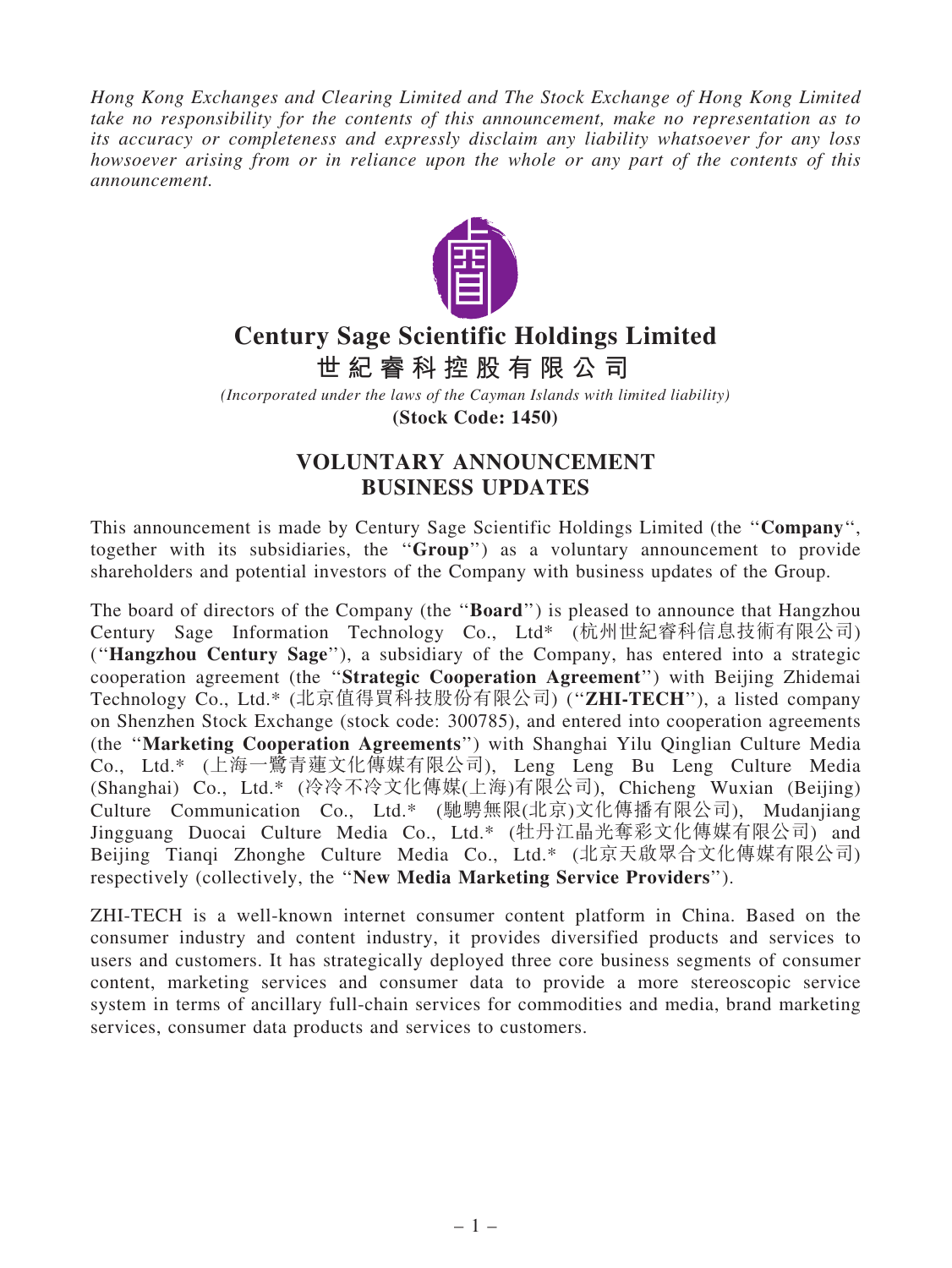According to the Strategic Cooperation Agreement, among other things, (i) ZHI-TECH has to purchase video system equipment and technical services in developing its own business and it shall purchase the equipment and technology from Hangzhou Century Sage with priority under the same conditions; (ii) ZHI-TECH shall recommend customers with demand for new media business to Hangzhou Century Sage and assist Hangzhou Century Sage for providing new media services to such customers; and (iii) Hangzhou Century Sage shall leverage on the excellent supply chain service capability of ZHI-TECH as much as possible to develop all-media business. In addition, the parties shall establish communication system through various channels.

New Media Marketing Service Providers are marketing management companies incorporated in China with limited liability, which have a certain level of market reputation and a group of new media e-commerce personnel including Ms. Hu Wenjun (胡文君), Ms. Leng Jun (冷 雋), Mr. Guo Haojie (郭豪杰) and Ms. Zhang Yijing (張譯晶). Their principal businesses cover marketing planning, cultural creation and sales of broadcasting and film equipment.

Entering into cooperation agreements with various New Media Marketing Service Providers is a significant progress for the Group to consolidate the operation model of administrative affairs + new media + business services. By entering into the Marketing Cooperation Agreements, among other things, the New Media Marketing Service Providers will jointly carry out new media business through providing experienced and professional new media marketing personnel to Hangzhou Century Sage.

To the best of the Directors' knowledge, information and belief, having made all reasonable enquiry, each of ZHI-TECH and the New Media Marketing Service Providers and their respective ultimate beneficial owners are third parties independent of the Company and connected persons of the Company.

## REASONS FOR AND BENEFITS OF THE STRATEGIC COOPERATION AGREEMENT AND THE MARKETING COOPERATION AGREEMENTS

The Group is a leading all-media service provider in China which principally provides application solutions for broadcasting institutions, government authorities, new media platforms and industry customers, including product sales, video content production, transmission, livestreaming and system operation and maintenance and other services. The Group is always committed to leveraging on video technology and services to further expand the Group's service capabilities in the all-media market, especially the new media market.

The development opportunities in the new media field are tremendous and the competition is intense. The Group will fully leverage on the advantages of its own technology and services, and provide one-stop quality products and services for target customers to meet the extensive needs of customers by continuously reaching strategic cooperation with upstream and downstream partners in the industry and various customers.